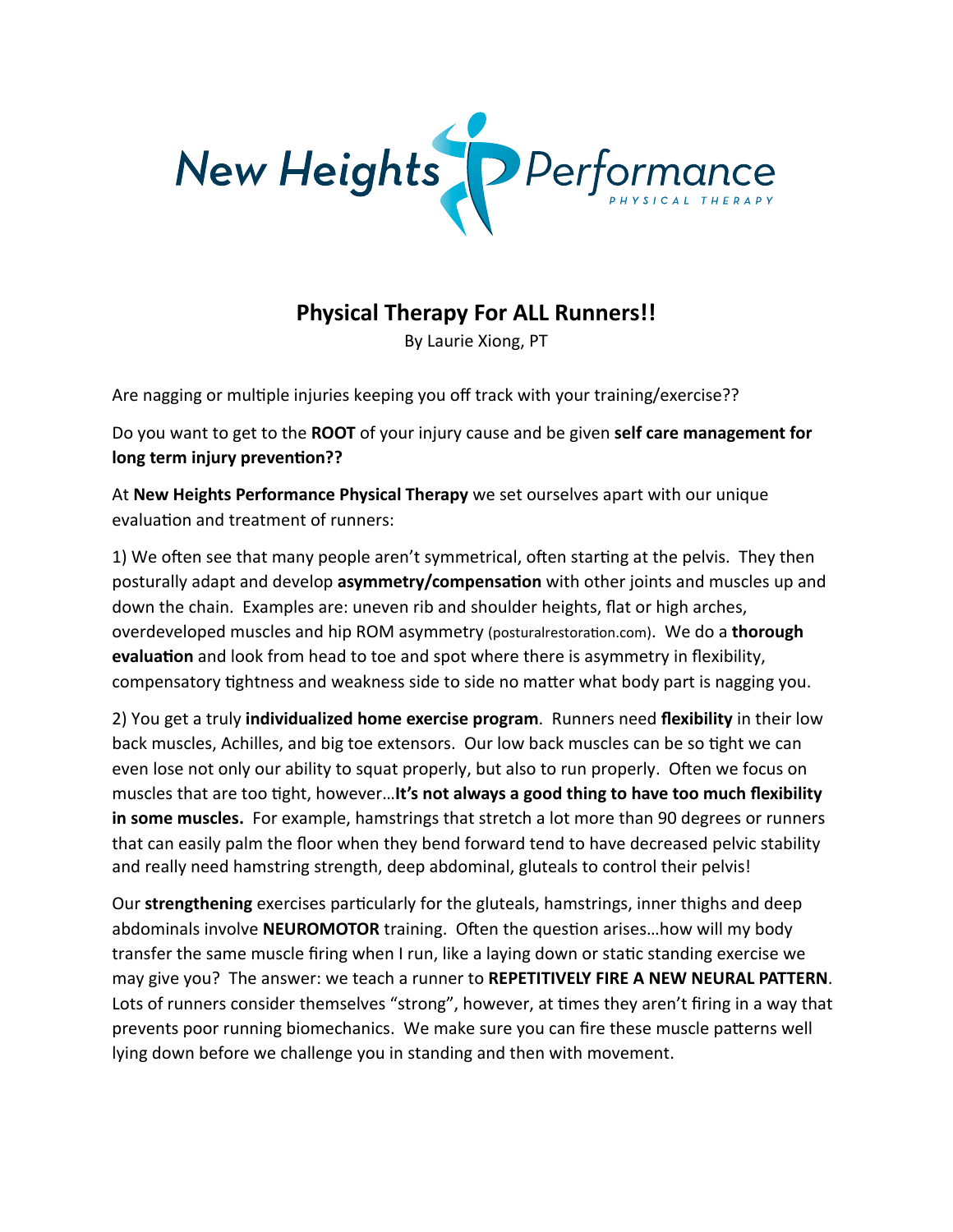Nobody wants to talk about it, but we (New Heights Women's Health Specialists) don't forget about pelvic floor muscle strength. It's common in all (not just postpartum) women to get Stress Urinary Incontinence (SUI: a sudden, involuntary loss of urine caused by muscular strain on weakened pelvic floor muscles accompanied by laugh, cough, sneeze, and exercise). Poswiata et al. J of Human Kinetics 44(2014): 91-96 had a field of female elite endurance athletes, 76%nulliparous(never born children) and 24% parous(produced child(ren)). 45.54% reported SUI. So, if all women runners can get SUI, it may not just be overstretched and weakened pelvic floor muscles due to vaginal deliveries, but the pelvic floor may be compensating for possibly weak deep abdominal/hip muscles/ pelvic instability. Underwood et al. J of Women's Health Physical Therapy April(2012), 36:55-61 found hip abduction strength decreased in women with SUI.

3) True VIDEO RUN ANALYSIS BY RUNNERS THEMSELVES: It's easy to look at a video and point out faulty biomechanics, but we also look at the WHY.

We appreciate that running is a 3(tri) plane, upright reciprocol activity. Even though it is a repetitive forward activity, we need CONTROL in all three planes, especially our FRONTAL plane. We make sure to include looking at runners from the front/back. Often this is where we can pick up on a runner's weak hips. Irene Davis at the University of Delaware has researched many runners and has found that 1 of the best predictors of future injuries in healthy runners is a mechanical evaluation/ treatment of the hip!

A lot of times runners need form changes, but there body isn't strong enough yet to support these changes. Hence, as stated abouve, we start with an individualized home exercise program to make the runner more mobile and/or stronger.

We understand running biomechanics and analyze how your body moves, it's more than just cadence! A recent publishing pointed to a "normal" cadence of 180 steps per minute (Daniels' Running Formula, author Jack Daniels). However, in 2011 Heiderscheit et al. found that simply increasing your current cadence by 5-10% still results in decreased impact on landing and decreased vertical displacement.

Here is a good overview of good running form/ drills to practice **https://www.youtube.com/** watch?v=wCVSv7UxB2E

4) We put our hands on our patients...**Manual therapy,** at least initially, often has a place to release tight, overused myofascial tissues. Fredericson et al. Sports Med. 2005;35 451-459 found that connective tissue release to not only the ITB(in runners with ITB pain) but also surrounding restricted areas such as the gluteals, hip, thigh and lower extremity helped decrease ITB pain significantly. Muscles we often find tight are: the low back, posterior hip, quadriceps, ITB, hip flexors, gastrocs, plantar fascia/ ankle/and lower leg.

5) We look at your breathing. Breathing is important! Many runners don't take advantage of their whole lung capacity and breathe shallow. Respiratory training involves activation of the diaphragm to maximize oxygen supply and performance during running(Simon Kidd: How to Activate Your Diaphragm to Improve Breathing and Performance). As PT's we may also perform